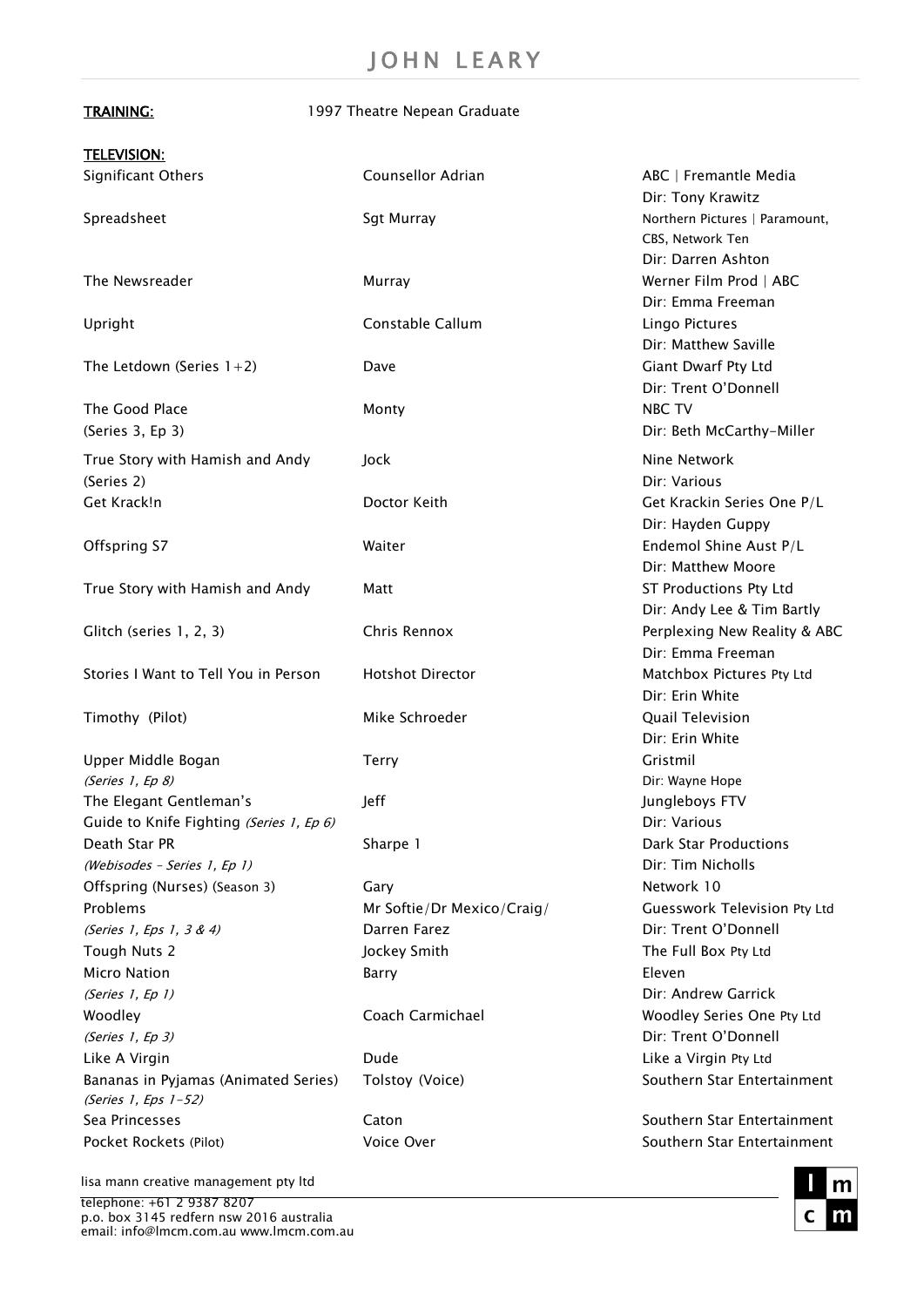# J OHN LEARY Page | 2

(Series 2) (Series 1 & 2) (Series 1, Ep 37) Geoff Bennett A Country Practice **Country Practice Country Practice JNP Films** Daniel Bailey **JNP Films** (Series 10, Eps 81-82)

FILM:

Laid Dude Laid Pty Ltd (Series 1, Ep 6) Dir: Trent O'Donnell All Saints **Brian Sommers** Seven Network (Ops) Ltd (Series 7, Ep 8) Dir: Peter Fisk Double the Fist **EXECUTE:** Russell / ELF 1, 2, 3, 4 Fistworthy Pty Ltd Tracey McBean **Communist Constructs** Oscar/Various (Voice) **Southern Star Entertainment** White Collar Blue **William Shand** Mulliam Shand Knapman Wyld TV Pty Ltd (Series 2, Ep 15) Dir: Ian Watson Bambaloo Jake, Pepe the Penguin (Voice) Yoram Gross - EM TV Cushion Kids Grumpy Lumpy (Voice) Cushion Kids Productions Backberner The Cracker Male Crackeriack Productions Crackeriack Productions Water Rats **Mater Rats Jason** Jason **Constanting Constanting Constanting Constanting Constanting Outer Productions** Breakers Scott Screentime Scott Screentime Screentime Screentime Screentime Screentime Screentime Wildside Sammer Jeff Foster Cannon Jenkins Cannon Jenkins

(Series 1, Ep 4) Dir: Craig Anderson/Bryan Moses

Kangaroo Creek Gang The Wally Wombat (Voice) Southern Star Entertainment

| Holding The Man             | Helen The Barman      | HTM Film Productions Pty Ltd       |
|-----------------------------|-----------------------|------------------------------------|
|                             |                       | Dir: Neil Armfield                 |
| Oddball                     | Paul Watt             | <b>Oddball Productions Pty Ltd</b> |
|                             |                       | Dir: Clayton Jacobson              |
| Pirates of the Caribbean V  | Mr Swift              | <b>Mukiri Productions</b>          |
|                             |                       | Dir: Joachim Ronning, Espen        |
|                             |                       | Sandberg                           |
| Force of Destiny            | Doctor 1              | Paul's Next Feature Pty Ltd        |
|                             |                       | Dir: Paul Cox                      |
| Super Awesome!              | <b>Tool Shed Dude</b> | Fat Budgie Films                   |
|                             |                       | Dir: Guy Edmonds/Matt Zeremes      |
| Lemonade Stand (Short Film) | Kevin                 | Tropfest 2012                      |
|                             |                       | Dir: Alethea Jones                 |
|                             |                       |                                    |

Red Dog **Barry Barry Red Dog Film Project** Red Dog Film Project Dir: Kriv Stenders The Art of Darts & Dying Terry Discount Terry Discount AFTRS Dir: Hugh Sullivan Where The Wild Things Are **South Congress Congress** Douglas Warner Bros. James Thomas James UTS Dir: Simon Byrd Spot On **Drunk Guy Direct Connect Act On Direct** Direct Direct Direct Direct Direct Direct Direct Direct Direct D Creative Coverage **Performer** Performer AFTRS The Tennis Ball **AFI Short Winner** 

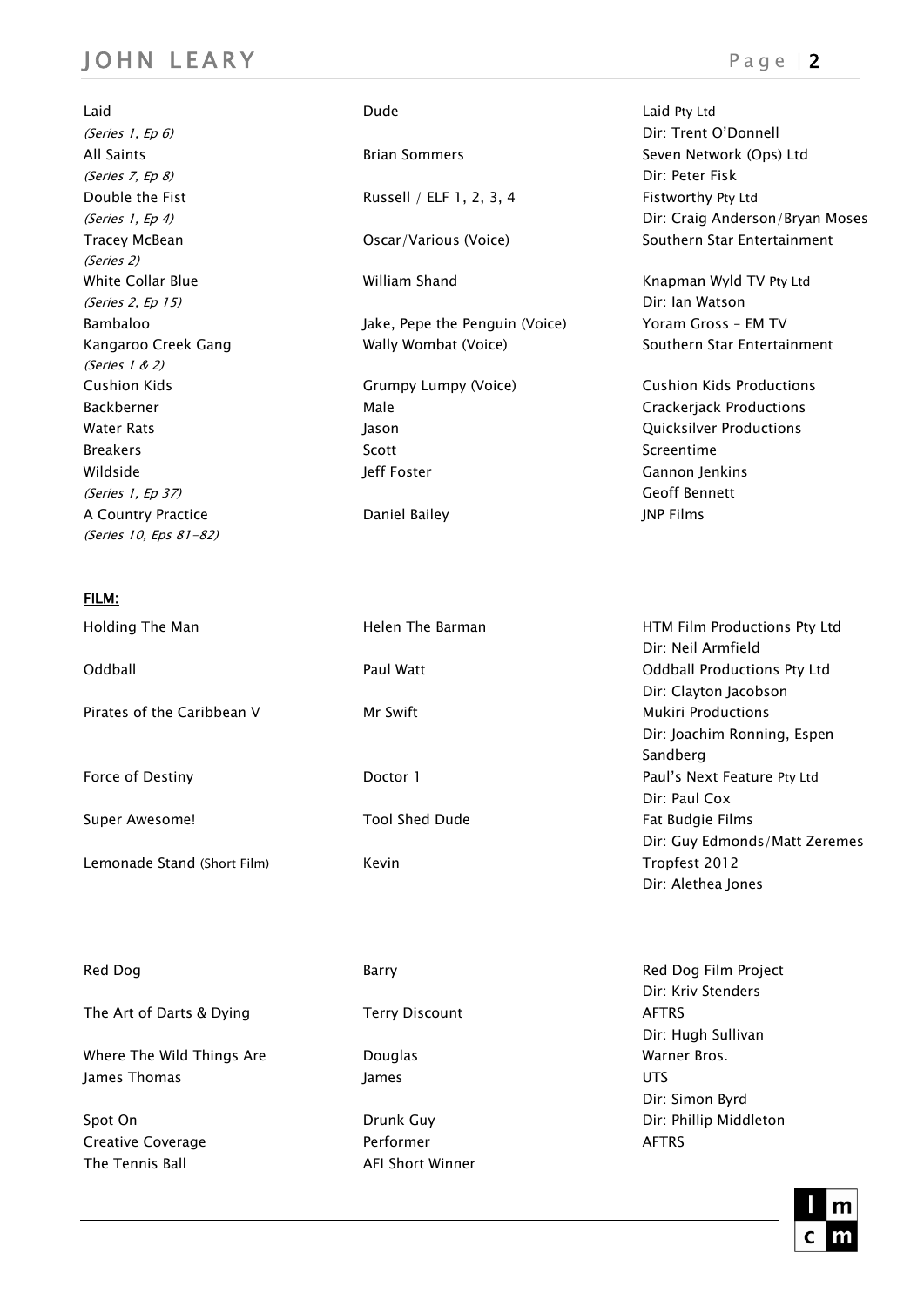#### **THEATRE**

|                         |                   | $\sim$ $\sim$ $\sim$ $\sim$  |
|-------------------------|-------------------|------------------------------|
|                         |                   |                              |
| <b>THEATRE</b>          |                   |                              |
| Shakespeare in Love     | <b>Henslowe</b>   | Melbourne Theatre Company    |
|                         |                   | Dir: Simon Phillips          |
| All My Sons             | Frank Lubey       | Sydney Theatre Company       |
|                         |                   | Dir: Kip Williams            |
| North by Northwest      | As Cast           | Melbourne Theatre Company    |
|                         |                   | Dir: Simon Phillips          |
| Private Lives           | Victor            | Melbourne Theatre Company    |
|                         |                   | Dir: Sam Strong              |
| Peter Pan               | Nana, Nibs & Smee | Company B Ltd, New York Tour |
|                         |                   | Dir: Ralph Myers             |
| White Rabbit Red Rabbit | Performer         | <b>Malthouse Theatre</b>     |
| The Dragon              | Performer         | Malthouse Theatre            |

Dir: Marion Potts

Dir: Ralph Myers

Dir: Aidan Fennessy

Dir: Cristabel Sved

Dir: Wayne Harrison

Dir: Craig Ilot

Dir: Neil Armfield

Dir: Peter Evans

Dir: Wayne Harrison

Dir: Tanya Goldberg

& Cicely Berry

Dir: Michael Attenborough

Dir: Rachel McDonald

Dir: Tamara Cook

Dir: Ian Sinclair

Dir: Craig Illott

His Girl Friday **Bensinger/Pinkus** Melbourne Theatre Company

Peter Pan **Peter Pan** Lost Boy/Pirate Company B Ltd

The Business The Business Simon/Semyon Semble Belvoir Street Theatre

Realism **Babelev** Babelev **Babelev** Melbourne Theatre Company

The Book of Everything The Book of Everything Jesus Jesus Belvoir St / New York

(New York season) Dir: Neil Armfield

Just Macbeth 2010 Various Bell Shakespeare

**Dealers Choice Community Choice** Mugsy Mugsy Darlinghurst Theatre

The Book of Everything The Book of Everything Jesus Jesus Belvoir St/Sydney Festival

Complete Works of William Spirit Entertainment Shakespeare Dir: John Sanders Just Macbeth Various Bell Shakespeare

An Oak Tree **Lead** Lead **B Sharp** 

Vital Organs B Sharp Communication of the Sharp Communication of the Sharp B Sharp B Sharp Communication of the Sharp Communication of the Sharp Communication of the Sharp Communication of the Sharp Communication of the Sh Shakespeare Lab 2007 **As Cast** Assessment Company Assessment Company Sydney Theatre Company

The Taming of the Shrew **Bianca/As Cast** Sydney Theatre Company Dead Caesar Messenger/As Cast STC/Wharf 2Loud The Lord of the Flies **Piggy** Piggy The Group Theatre/Stablemates

The Suitors **Peisander** Peisander **Easily Distracted** Easily Distracted